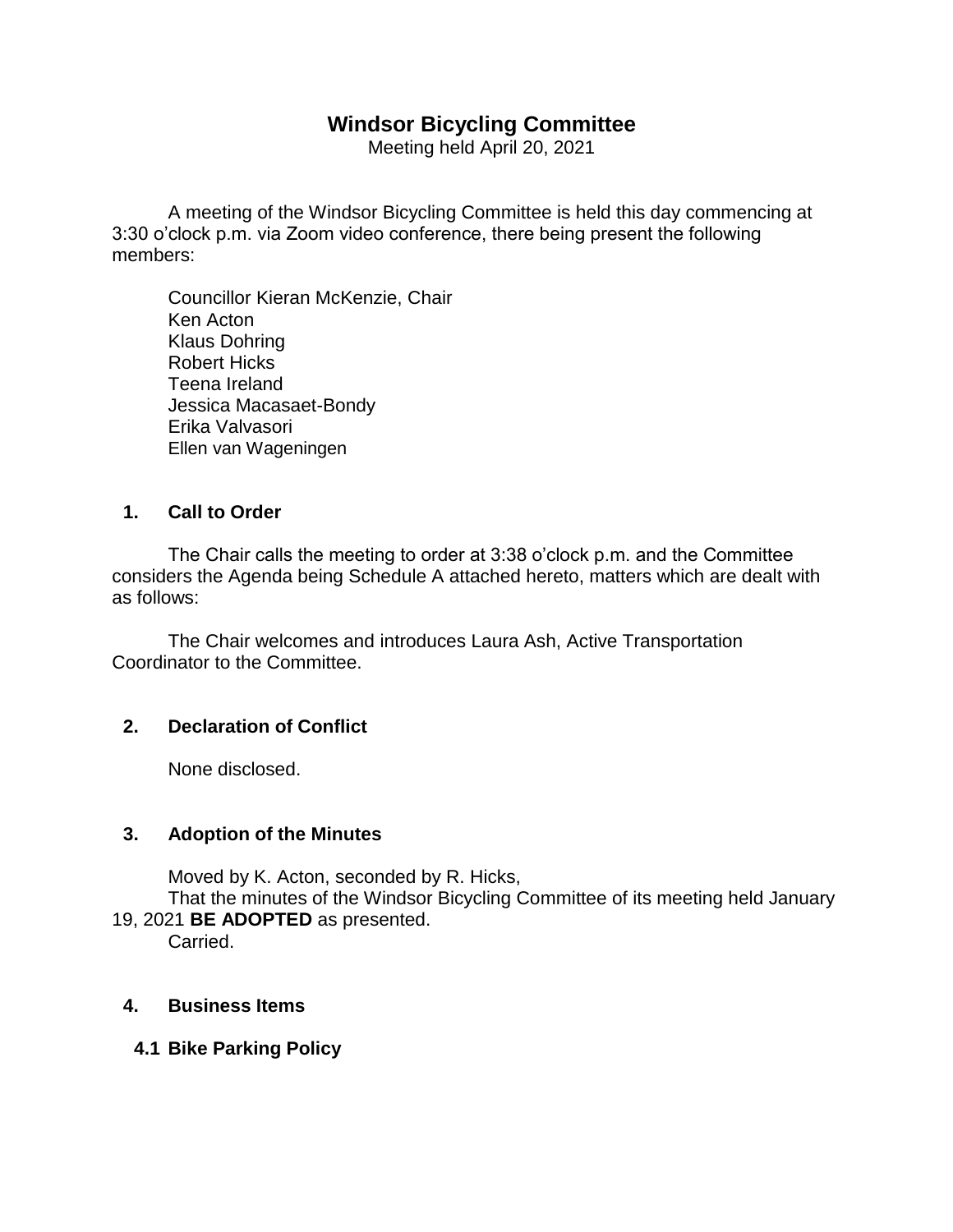The Chair advises that the Bike Parking subcommittee recently met and identified the priorities outlined in the framework.

J. Hagan provides an overview of the Bicycling Parking Policy – Framework and Next Steps as follows:

- The City's Active Transportation Master Plan, *Walk Wheel Windsor*, recommends the development of a bike parking policy:
- The City should develop a bike parking policy to outline criteria for bicycle parking in the public right-of-way (including bicycle corrals) and at public facilities as well as to support businesses in existing developments to retrofit existing buildings to provide bicycle parking and other amenities, such as storage and change room facilities to support employees' cycling to work year round.
- Adding these facilities would likely require a reallocation of existing motor vehicle parking to bicycle parking.
- The current requirements for bicycle parking for all properties within Windsor, except for properties in the formerSandwich South Township, are governed under Section 24.30 of the Zoning By-Law (B/L 8600) as shown below:

| Table 24.30.1 - REQUIRED BICYCLE<br><b>PARKING SPACES</b>         |                                                                               |
|-------------------------------------------------------------------|-------------------------------------------------------------------------------|
| <b>TOTAL NUMBER OF PARKING</b><br><b>SPACES INPARKING</b><br>ARFA | <b>REQUIRED NUMBER OF BICYCLE</b><br>PARKING SPACES-<br><b>MINIMUM</b>        |
| 1 to 9                                                            | O)                                                                            |
| 10 to 19                                                          | 2                                                                             |
| 20 or<br>more                                                     | 2 for the first 19 spaces plus<br>1 for each additional 20 parking<br>spaces. |

- Each bicycle parking space shall have a minimum dimension of 0.6 metres by 2.5metres.
- Zoning in the part of Windsor that was annexed from the former township of Sandwich South in 2003 is covered underthis by-law. Presently, there are no bicycle parking regulations in this by-law.
- Key components that are being considered for the Bike Parking Policy are as follows: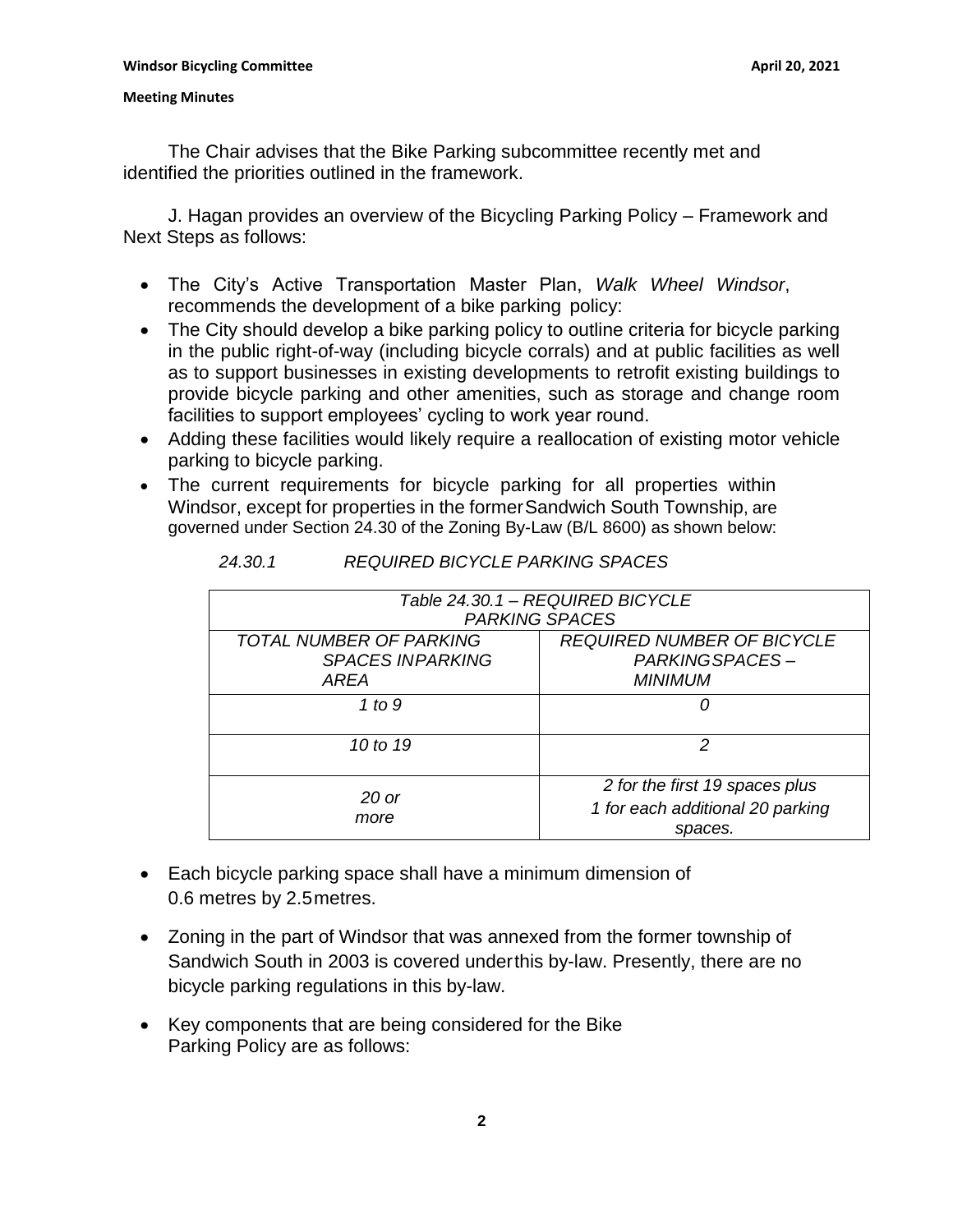#### **Windsor Bicycling Committee** *April 20, 2021* **<b>April 20, 2021**

#### **Meeting Minutes**

| <b>Component</b>                             | <b>Details</b>                                                    |
|----------------------------------------------|-------------------------------------------------------------------|
| Long-term vs. short-term                     | Develop requirements for long-term and short-term bicycle parking |
| bicycleparking                               | that canbe used in the Bicycle Parking Policy, Zoning By-laws and |
|                                              | elsewhere                                                         |
| Contexts to be considered                    | Bicycle parking in the right-of-way                               |
|                                              | Bicycle parking at City facilities                                |
|                                              | Bicycle parking on private property                               |
|                                              | Bicycle parking to support transit                                |
|                                              | Temporary bicycle parking for special events                      |
| Ancillary and end-of-trip facilities         | Change rooms, lockers and showers                                 |
|                                              | Drinking water                                                    |
|                                              | Repair equipment (e.g. Fixit stations)                            |
|                                              | Wayfinding signage                                                |
| Encouragement &<br><b>SupportingMeasures</b> | Online parking inventory<br>$\bullet$                             |
|                                              | Other details to be determined                                    |

- Along with the existing post and ring program, a bike corral program is proposed to provide high-density, short-termbicycle parking at areas of high demand, especially for customers in commercial areas.
- *A bike corral is a form of short-term parking where a set of bike racks are installed in the roadway adjacent to the curb, typically near intersections.* While vehicles parked close to an intersection pose an obstruction to the sightlines of crosstraffic and pedestrians, bicycle corrals generally do not create sight line issues because of their low height. Corrals are normally blocked off from the rest of the roadway using barriers and/or bollards.

A question and answer period follows.

K. Morse states that the WECHU has been working with workplaces/employers for many years. He adds they have been doing the Workplace Wellness Program Bike Friendly Award, which entails looking at a facility's environmental supports, education, training and additional policy development. If this is the focus in the long term, they have resources available. He adds that in terms of Age Friendly, as referenced in the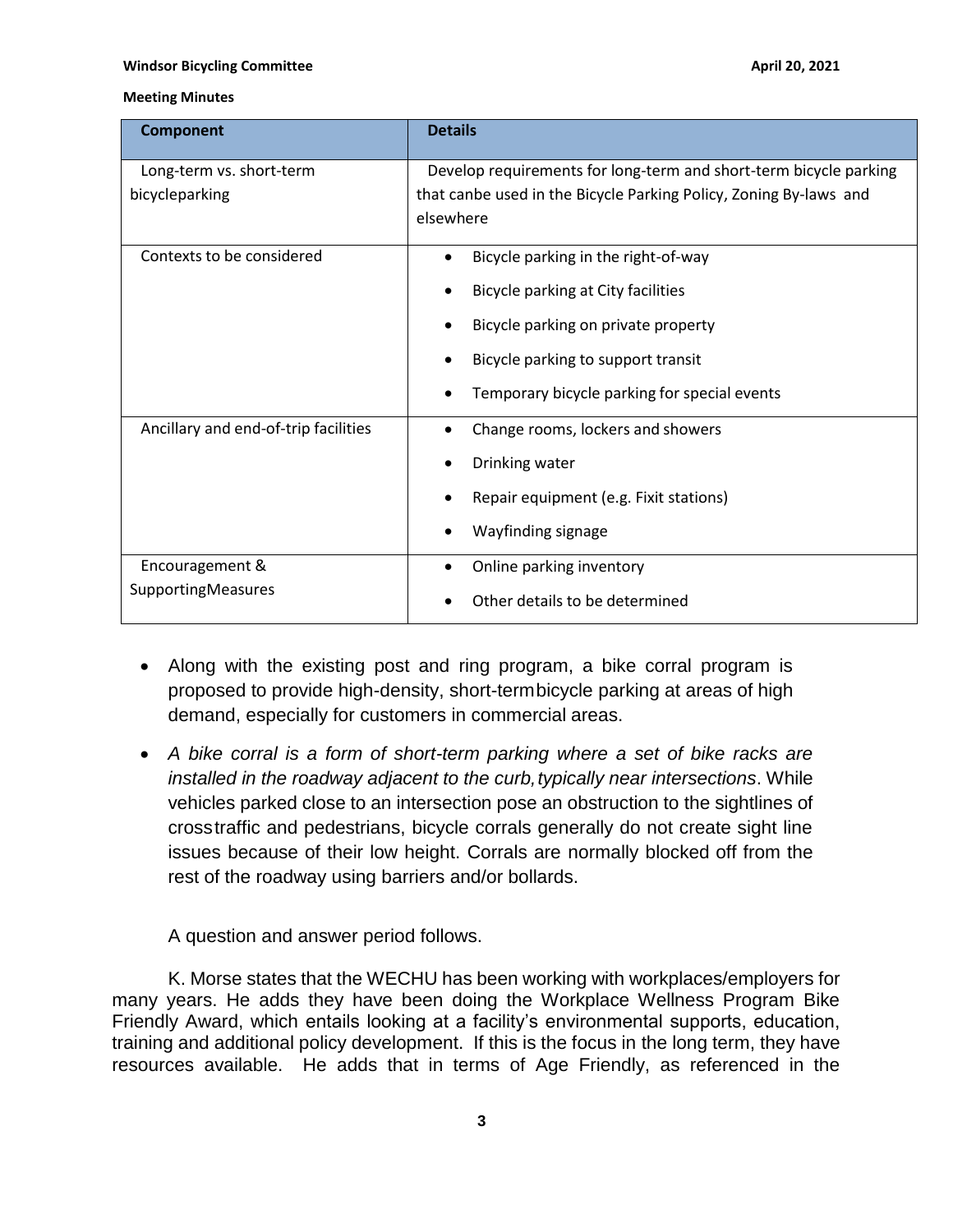framework, the City of Windsor was designated as an "Age Friendly Community" by the World Health Organization.

J. Hagan indicates they are aware of problems relating to cyclists who use Transit Windsor and when they transfer buses, they find that the second bus is full. He adds that having secure bike parking at the Transit terminal should encourage people to leave their bike knowing that it will not be stolen.

K. Action asks that with respect to bike parking and the number of spaces that will be addressed through the zoning, has any consideration be given to cargo bikes.

J. Hagan responds that cargo bikes and bikes with trailers have been flagged for consideration.

The Chair refers to a discussion held with the Subcommittee regarding making the provision of bike parking facilities mandatory in connection to the special event and permitting process. He asks administration what tools are being contemplated to facilitate this.

J. Hagan responds that at this time, they are trying to establish the framework and that bike parking should be addressed in the Policy.

The Chair adds that this may involve a capital investment, i.e. the purchase of a temporary corral.

The Chair asks Administration to comment on whatever bike parking policy is enacted in the City of Windsor, that it include the Sandwich South lands equally.

J. Hagan responds that he anticipates it will be the same parking supplier requirements for both

E. Valvasori asks how are the various areas of the city identified for different bike parking requirements currently.

J. Hagan responds that the bike parking is tied to the auto parking requirements. The zoning bylaw identifies three different areas – the central business district, BIA's and similar areas, i.e. Wyandotte Street West and everyone else.

K. Acton adds what is being discussed is land use policy and zoning. He states that in residential neighbourhoods the amount of bicycle parking or storage facilities is less, whereas in the core there is a greater need for these facilities.

E. van Wageningen asks if we are trying to correct what is not included in the zoning with the planning policy.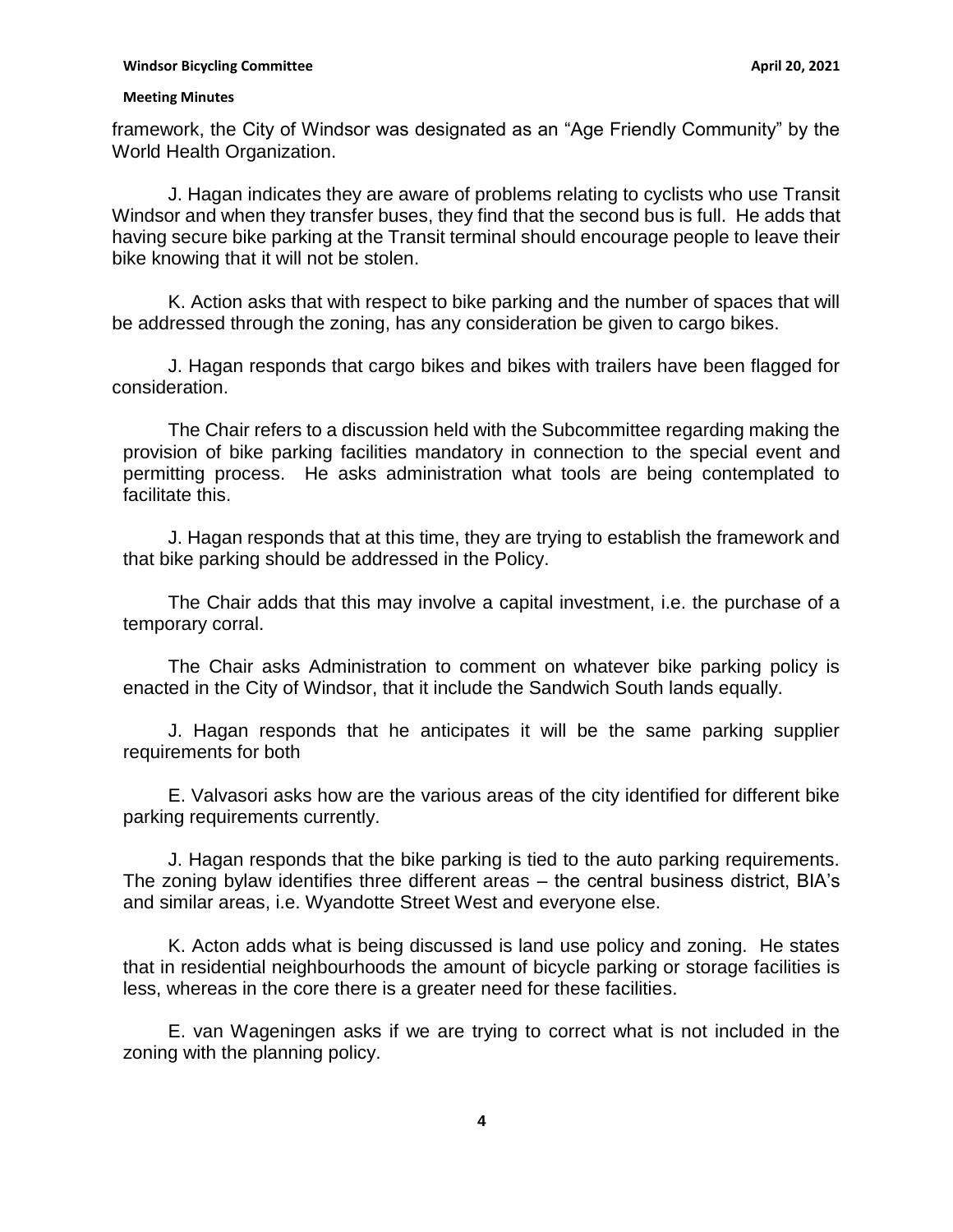J. Hagan responds there will be the Zoning By-law amendments and the Bike Parking Policy.

J. Macasaet-Bondy suggests that the following wording be added to the motion – that the Windsor Bicycling Committee revisit the Bike Parking Policy in each term.

E. Valvasori relays an incident regarding someone who parked their bike in a visible location at City Hall and it was stolen. She adds that in some areas, there must be more discretion available to the City to allow additional requirements on new builds to protect those bikes.

J. Macasaet-Bondy proposes wording that secured bike parking be extended to short-term bike parking as well.

J. Hagan responds that they are working on incorporating a bike locker program into the Policy, which can be used for short-term parking. Often the bike lockers are not located in the most convenient place.

E. Valvasori questions what other municipalities are doing regarding bike thefts in their communities.

The Chair recommends that Windsor Police be invited to attend the next meeting to provide information with respect to bike theft.

E. van Wageningen asks what happens if there is no longer space to place secured bike parking and suggests that new developments consider allowing for space for this amenity.

Moved by J. Macasaet-Bondy, seconded by E. van Wageningen, That the broad objectives articulated in the Bike Parking Policy Framework **BE ENDORSED;** and

That within that the Framework, that Administration **BE REQUESTED** to develop specific proposals for Council to consider capital incentives to promote investments in end of trip bike parking facilities to promote stronger commuter cycling adoption; and

That Crime Prevention through Environmental Design (CPTED) principles **CONTINUE** to be a point of emphasis as the Bike Parking policy be developed; and

That the City of Windsor **BE REQUESTED** to create minimum bike parking capacity requirements for City Parks and to follow CPTED principles when determining where to locate bike parking facilities with the view to encourage park users to bike to parks; and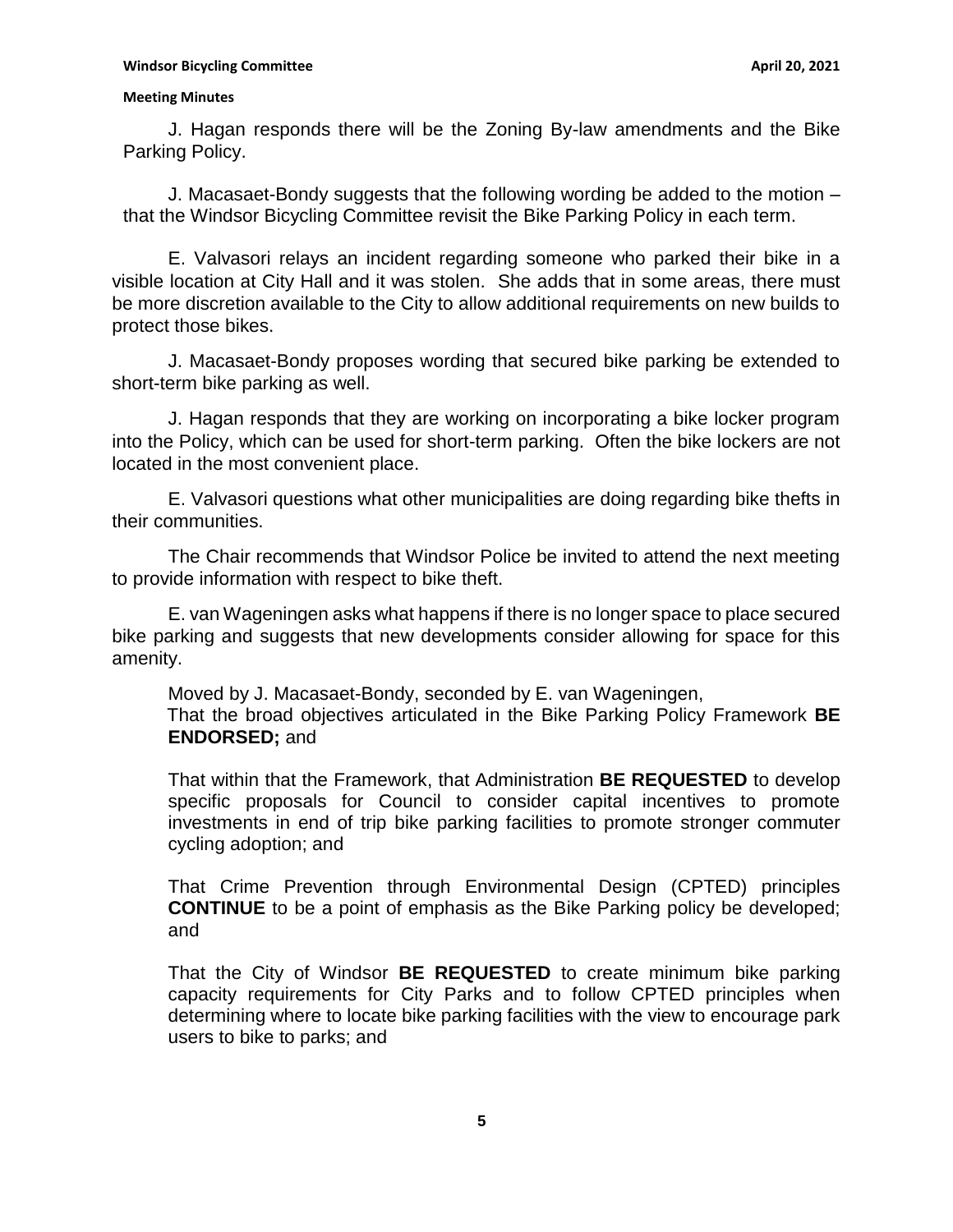That the City of Windsor **BE REQUESTED** to continue to embed consideration for bike parking facilities where appropriate in terms of land use and site design; and

That consideration **BE AFFORDED** to provide bike parking facilities for a variety of bicycles; and

That the City of Windsor **BE REQUESTED** to increase the required number of bike parking spaces (minimum) for all future developments; and

That the implementation of a Bike Parking policy for the Sandwich South Lands that align with the goal of the Active Transportation Master Plan **BE SUPPORTED.**

Carried.

Moved by J. Macasaet-Bondy, seconded by R. Hicks,

That the Bike Parking Policy **BE REVISITED** every four years commensurate with the term of City Council.

Carried.

 $\mathbf{r}$ 

## **4.2 WBC 2021 Operating Budget**

The Chair advises there is a partnership opportunity to develop a mobile app for cycling across the city that would also recognize businesses and institutions.

K. Dohring advises that he supports funding the Bike Kitchen. He adds he would like to see a Windsor based software company develop the mobile app.

E. van Wageningen states that someone will have to maintain the app.

The Chair adds that the updates to the app can be provided by the Transportation Planning area.

J. Macasaet-Bondy proposes an on-line application process to acquire bicycle lights.

The Chair requests that ideas be brought back to the next meeting as it relates to the 2021 operating budget.

### **New Business**

The Chair proposes that the City consider recognizing businesses and institutions for promoting cycling.